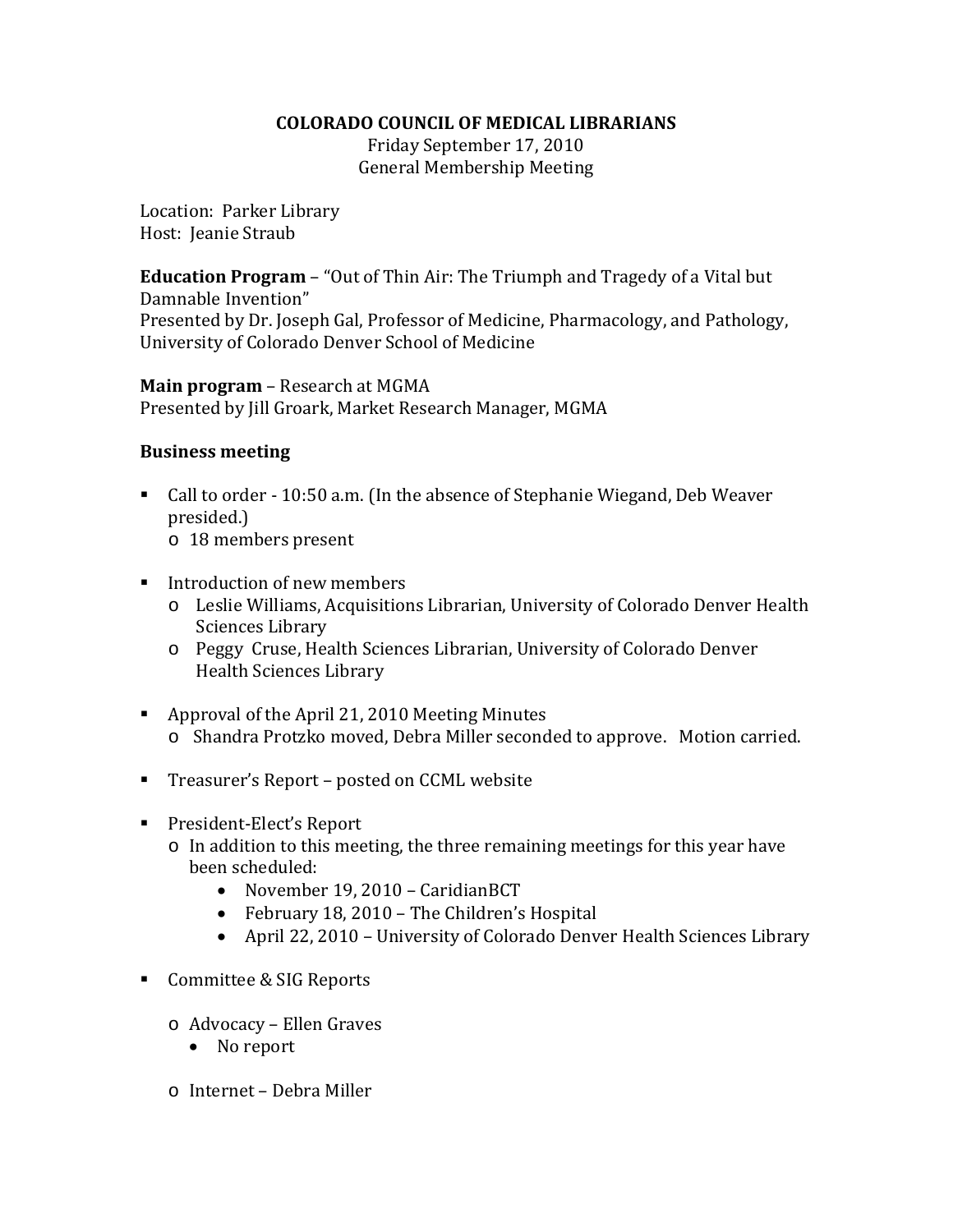- New website Addie Fletcher has created the new website, which can be viewed a[t http://www.ccmlnet.org/demo/Index.html.](http://www.ccmlnet.org/demo/Index.html) Committees should update content by November 1 and send the information to Debra Miller. At the end of the year, committees should have updated their duties and should submit with their annual reports. Year-end updating should also be added to the list of duties for every committee.
- o Library Cooperation Sara Katsh
	- The committee (Margaret Bandy, Sharon Martin, and Sara Katsh, Chair) met on June 25 to discuss changes to the interlibrary loan pages (now "Resource Sharing Information") on the CCML website. Since then, they have deleted outdated information and added a few new links, with more to come.
- o Membership Debra Taylor
	- Committee members will give presentations to library school students and faculty, the latter in hopes of encouraging creation of medical librarianship tracks. The advocacy representative might also have a role to play here.
	- The membership brochure is currently being revised but not yet approved.
- o Nominating Shandra Protzko
	- No report
- o Bylaws Lilian Hoffecker
	- The Bylaws Committee proposed several possible amendments to the bylaws. The major changes include:
	- Reduction in quorum from 12.
	- Elimination of the Advocacy Committee
	- Elimination of the Marla Graber Award Committee and formation of an Awards Committee. The latter will oversee the MG Award as well as any others.
	- Allowing for amendments to the bylaws to be voted on at meetings other than the annual meeting.
	- Allowing for virtual voting– online or by email

Discussion:

- Jerry Carlson commented that he is against allowing amendments outside of the annual meeting – bylaws should not be so easily amended.

- Discussion about virtual voting to accommodate members who cannot attend. There were some issues when we used this method to vote on dues increases.

- Lilian has agreed to provide members with the Pro's and Con's of the proposed amendments.